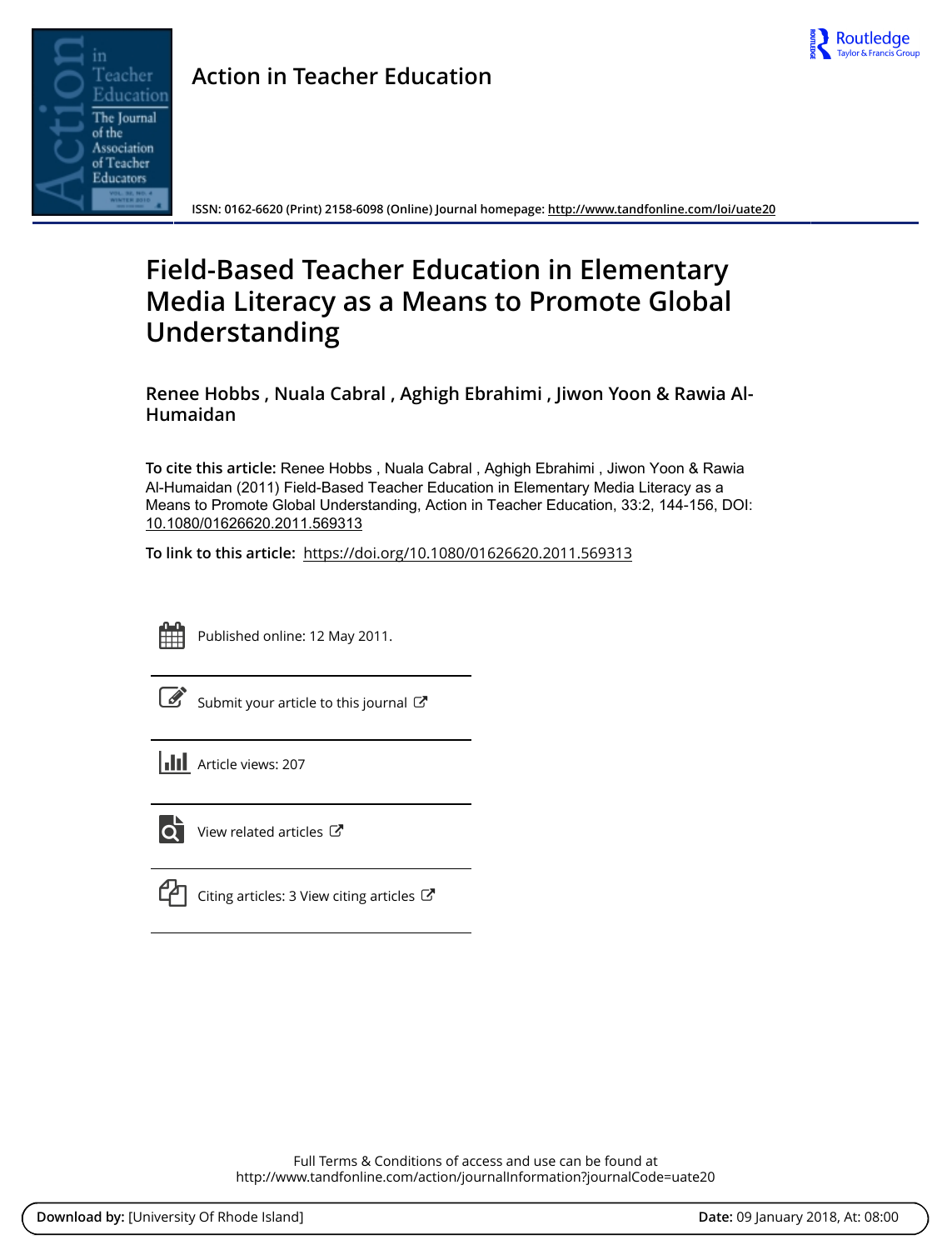

# Field-Based Teacher Education in Elementary Media Literacy as a Means to Promote Global Understanding

Renee Hobbs

*Temple University*

Nuala Cabral *Independent Media Literacy Educator*

> Aghigh Ebrahimi *Temple University*

> > Jiwon Yoon

*Roosevelt University*

#### Rawia Al-Humaidan

*Kuwait University*

Preservice teachers develop valuable knowledge and skills when they get opportunities to collaborate with classroom teachers in a field experience program designed to implement and assess a variety of instructional practices in media literacy education. This article describes a university–school partnership that supports the professional development of preservice teachers and elementary teachers. To promote global understanding while developing critical thinking skills about mass media and popular culture, this program used a range of specific instructional practices to help combat negative media stereotypes and increase knowledge, tolerance, and acceptance of the peoples and cultures of the Middle East. Grade 3 and 4 children learned to identify inaccurate visual stereotypes of the Middle East and strengthened message analysis skills through asking critical questions about the representation of Arab people in popular culture, including advertising and animation. They gained knowledge about the many nations and cultures of the Middle East through the use of library resources and online databases. After creating simple videos to represent their own cultural heritage to others, they participated in an online collaborative forum sharing their work and responding to questions through a collaborative wiki with students from Kuwait, who shared their culture and family traditions. Students and teachers decreased their reliance on cultural stereotypes and increased their knowledge and appreciation of the peoples and cultures of the Middle East.

The authors are grateful for support from the elementary school principal, school library media specialist, and classroom teachers who participated in this project and for grant support provided by Jordi Torrent at the United Nations Alliance of Civilizations.

Correspondence should be addressed to Renee Hobbs, Department of Broadcasting, Telecommunications and Mass Media, Temple University, Media Education Lab, School of Communications and Theater, 2020 N. 13<sup>th</sup> St., Philadelphia, PA 19122. E-mail: reneehobbs@temple.edu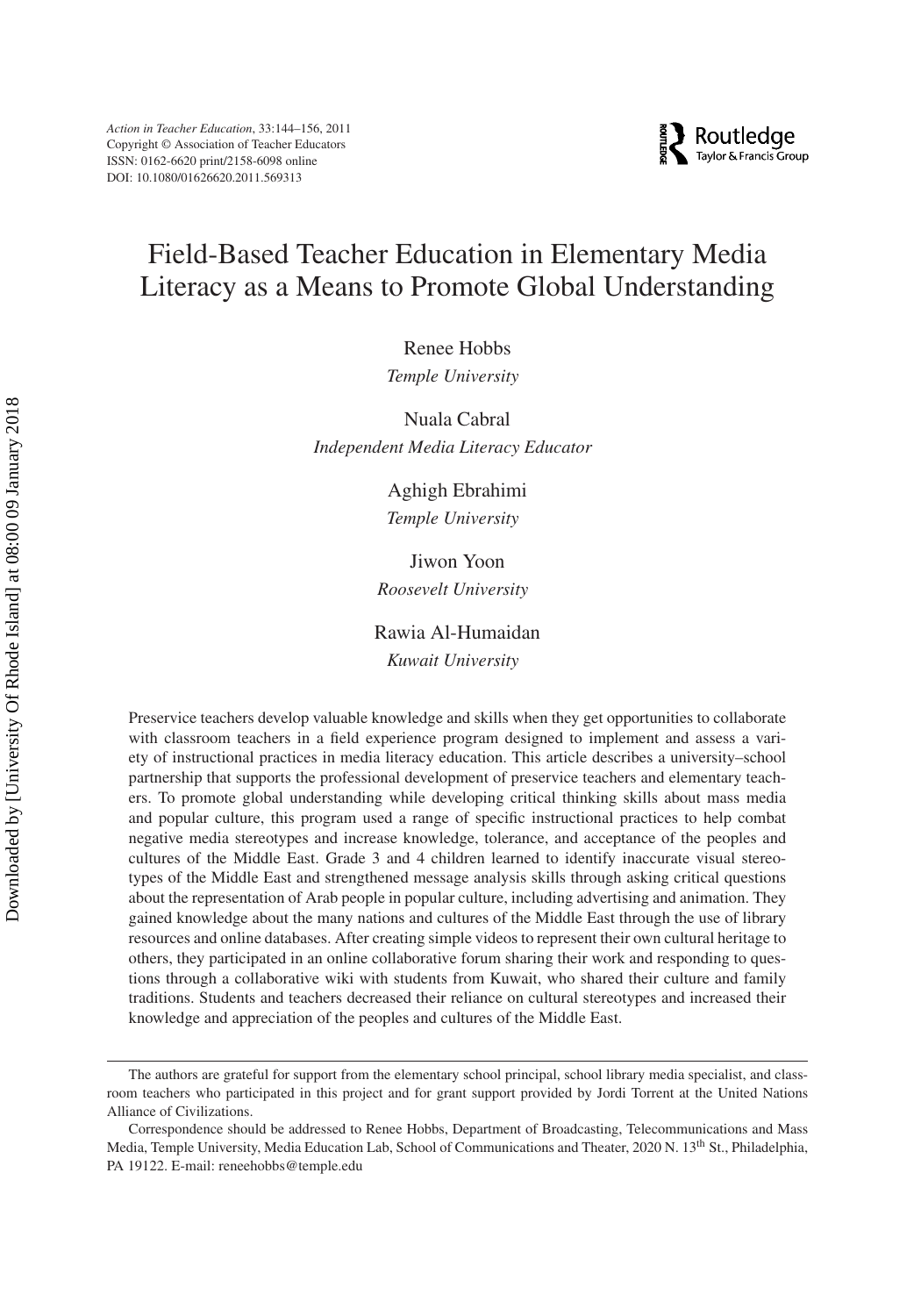In the United States and much of the world, elementary teachers are well aware of the influence of mass media and popular culture on children who come into their classrooms with Spongebob lunchboxes, Naruto T-shirts, and Disney princess sneakers. Many forms of children's spontaneous play often include the themes of mass media and popular culture, and educators recognize how celebrities, athletes, and fictional characters from movies and TV shows engage children's interest in watching television and movies, playing video games and using the Internet (Dyson, 1997). Today participation in contemporary culture requires not just consuming messages, but also having digital and media literacy competencies that involve analyzing and composing messages using language, graphic design, image, interactivity, and sound. These competencies can be developed in formal educational settings in K–12 and higher education as well as in informal settings like the home, afterschool and summer programs. The inclusion of digital and media literacy in elementary education can be a bridge across digital divides and cultural enclaves, a way to energize learners and make connections across the subject areas, and a means for providing more equal opportunities in digital environments (Hobbs, 2007; 2010).

In the United States and around the world, elementary educators generally receive little exposure to media literacy pedagogy as part of their preservice training (Davou & Nika, 2007; Share, 2010). And though "most of the rhetoric around media and children or youth is dominated by the word 'technology,"' educators generally understand that technology, by itself, will change nothing when it comes to teaching and learning (Bazalgette, 2010, p. 15). However, at the present time, there are few curriculum materials and resources available for use in K–6 classrooms (Bazalgette, 2010; Marsh et al., 2005). As a result, elementary educators may not be familiar with the potential of digital and media literacy education to support the development of children's critical thinking and communication skills.

University–school partnerships can be a vital way to introduce digital and media literacy into elementary education. University–school partnerships have been shown to be an effective means to support teachers' professional development because they advance a concept of shared responsibility for teacher preparation, support the development of complex teaching skills, and ensure that teachers know how to work closely with colleagues, students, and the community (National Council for the Accreditation of Teacher Education [NCATE], 2010). University–school partnerships provide a rich and substantive field experience (sometimes called clinical preparation) that has been identified as among the three aspects of teacher preparation that is likely to have the highest potential for effects on student outcomes, along with content knowledge and quality of teacher candidates (NCATE, 2010). Internationally, partnerships between schools and colleges have exploded in many countries so that today we witness widespread examples of teachers' professional development and students' enhanced learning experiences (Maeroff, Callan, & Usdan, 2001; Tsui, Edwards, & Lopez-Real, 2009).

The Media Education Lab at Temple University uses a university–school partnership model in improving the practice of media literacy education through scholarship and community service. With support from Temple University's Community Learning Network (CLN) that advances and supports civic engagement in learning and research, we have been able to offer undergraduate and graduate courses that are designed as field experience courses, with a special designation as "Community-Based Learning" courses that provide student leadership opportunities. Since 2003, the Media Education Lab has facilitated field experience programs, working in short- and longterm partnerships with K–12 schools and community-based youth-serving organizations in ways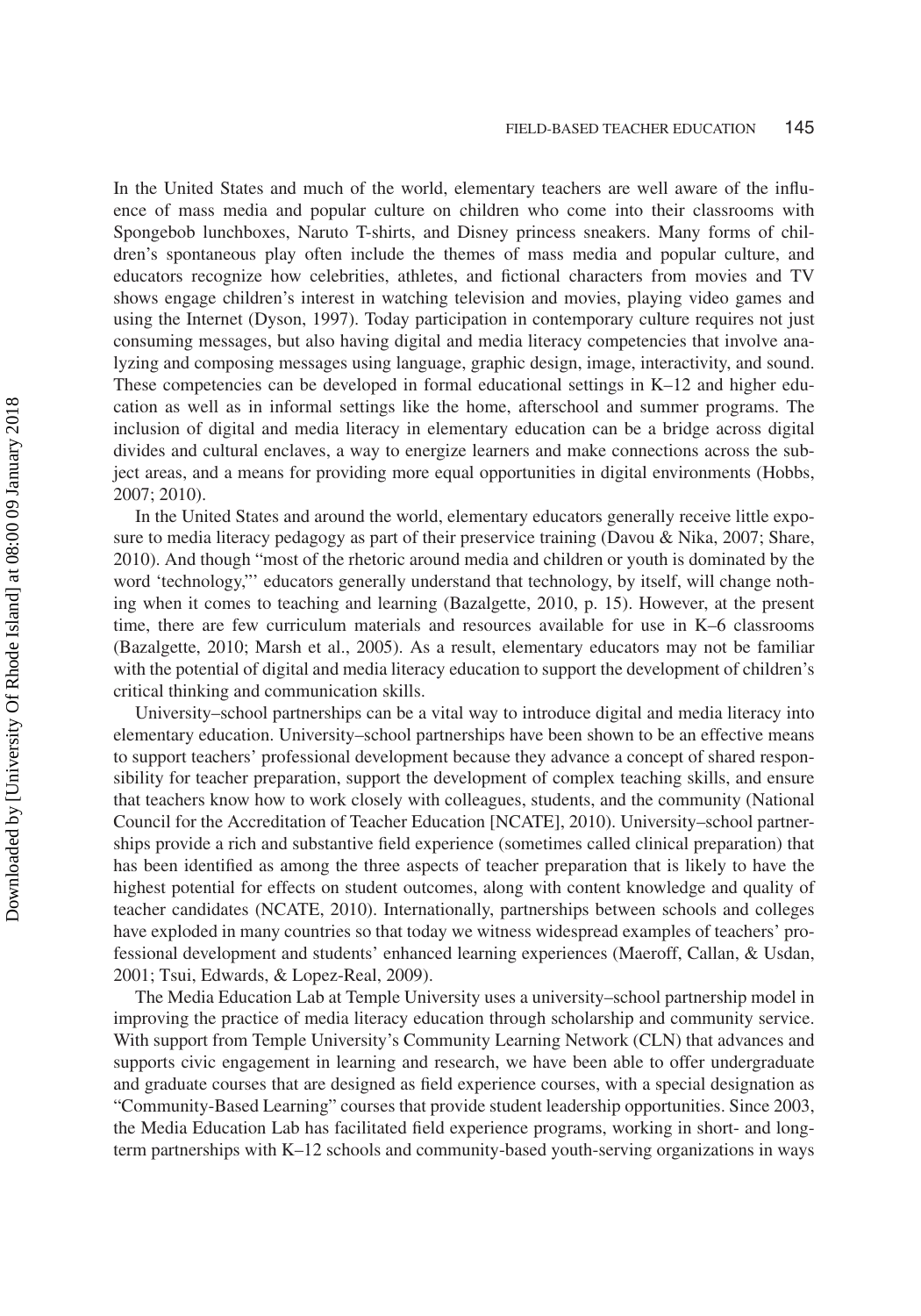that provide direct service to children and youth and staff development experiences for educators that support the growth and development of preservice teachers as well as currently employed educational practitioners already working in schools.

This article describes the work conducted during the Spring 2009, when a team of researchers, preservice teachers, elementary teachers, a gifted and talented specialist, and a school library*/*media specialist collaborated to integrate media literacy into a unit of instruction for students in Grades 3 and 4 to support the development of children's understanding of the peoples and culture of the Middle East. This project was supported by a small grant from the United States Alliance of Civilizations that has spearheaded media literacy initiatives that promote global cultural understanding.

By the time children enter elementary school, many already have some preconceived ideas and attitudes about other cultures that are influenced by their families, friends, and communities (Alred, Byram, & Fleming, 2002; Montgomery, 2000). Children learn about the people and cultures of the world through exposure to many forms of mass media and popular culture (Frau-Meigs, 2006; Silverblatt & Zlobin, 2004). Fortunately, an increasing number of educators are aware of the influence of the media and other experiences in the shaping of their students' perceptions and interpretations (Borg & Lauri, 2009; Cortes, 2005). Some educators try to intervene in this informal learning process through multicultural education, trying to address the negative stereotypes about Arab people that have long been found in popular culture (Shaheen, 2000) as well as some educational textbooks for American students (Barlow & Council, 1994). In the aftermath of September 11, 2001, Arabs and Muslims have been targets of increasingly negative messages in the mass media and popular culture (Akram, 2002; Almaeena, 2007). However, little work has been done with children to recognize and resist the stereotypical representations of people and cultures from the Middle East (Cortes, 2005; Montgomery, 2000; Wingfield & Karaman, 2006).

This case study of a university–school partnership shows how a partnership between preservice teachers and elementary educators may help combat stereotypes, support critical thinking about media and technology, develop composition and creative skills, and promote children's global understanding of the people and cultures of the Middle East.

# BACKGROUND AND CONTEXT

The partner school was located in an affluent community in the metropolitan Mid-Atlantic region of the United States. The community of about 21,000 residents has a median family income of \$119,000 and a largely White population. Many of the residents work in professional fields, including banking, health care, and pharmaceutical industries, and 32% of the population have a master's degree or higher. However, there is significant economic diversity in this community, with 35% of residents coming from families earning less than \$50,000 in household income annually. Less than 10% of the community consists of immigrant families, representing a smattering of Asian and South Asian immigrants.

The school district is deeply committed to integrating technology into the curriculum; computers and interactive white boards were in plentiful supply at this school. However, like many U.S. elementary educators, teachers were unfamiliar with the pedagogy and practice of media literacy education. Although some teachers had experience using video cameras for documenting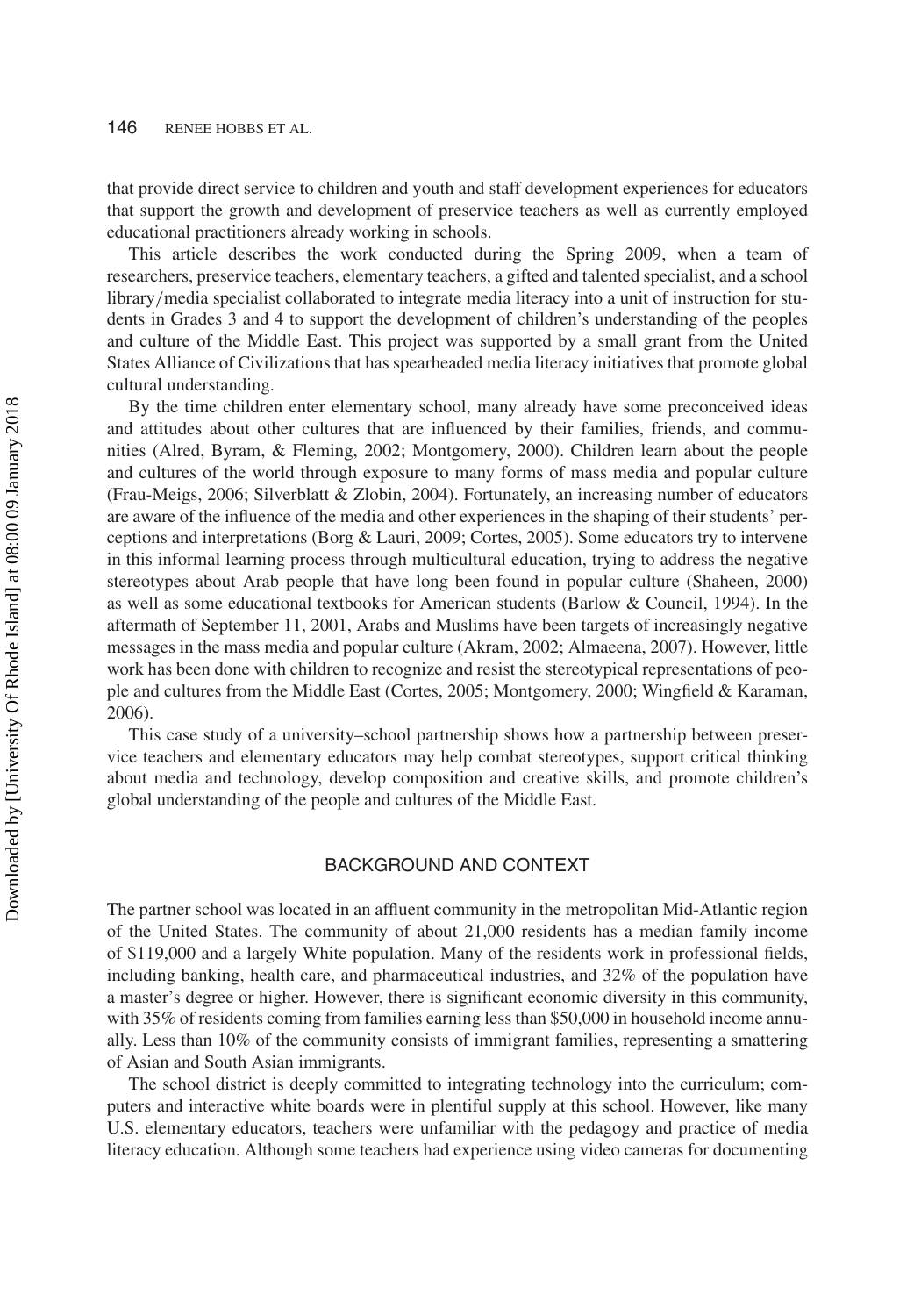student performances and wikis as a tool for collaborative writing, they were not aware of the instructional pedagogy of media literacy, the key concepts of media literacy, or the use of film as a tool for exploring the constructed nature of media messages.

The partnership process was limited as a result of time pressures. Elementary educators generally spend the entire school day with their students, with very limited time available for planning and preparation. As a result, access to the school's teaching staff was extremely limited. During the year-long process, we conducted only three planning meetings with the school principal and members of the educational staff to develop the program. One meeting consisted of a 90-minute staff development program introducing the key concepts of media literacy and offering a viewing and discussion experience to demonstrate the process of critical media analysis. The first author modeled the process of using research, viewing and art activities to gain knowledge and active critical thinking and communication skills in learning about the people and cultures of the Middle East. Other planning work occurred as preservice teachers and classroom teachers collaborated on the design and implementation of student media-production activities.

To document the partnership process, researchers and preservice teachers conducted informal interviews with teachers, made classroom observations, interviewed children, and collected student work samples. Limitations of the schedule prevented regular daily access to the classroom, however. Elementary teachers engaged in some instructional practices related to this unit that we were not able to document carefully, so this article is limited to report on only those aspects of the program that we were able to document carefully.

# PROGRAM ELEMENTS

In collaborative work involving the authors and classroom teachers, we introduced the instructional principles and practices of media literacy education as a means to support the knowledge and skill development of children in critically analyzing mass media and popular culture (National Association for Media Literacy Education [NAMLE], 2007). A variety of learning activities were used in this project; these were led by preservice teachers who demonstrated some lessons and activities which were then further extended by elementary teachers. Some components of the instructional program are described below.

#### Activating Prior Knowledge

In beginning the program, preservice teachers wanted to determine what students already knew about the Middle East, so they asked children to write down their ideas. As shown on Table 1, the majority of the responses demonstrated very little knowledge about the region and cultures that live there. Nearly one half of these students had no knowledge of the Middle East, with 39% having some knowledge and about 13% knowing more details, including names of countries and languages spoken.

#### Dismantling Visual Stereotypes

Preservice teachers wanted to demonstrate a lesson on using close visual analysis of images as a means to help children gain awareness of their own stereotyped understanding of the peoples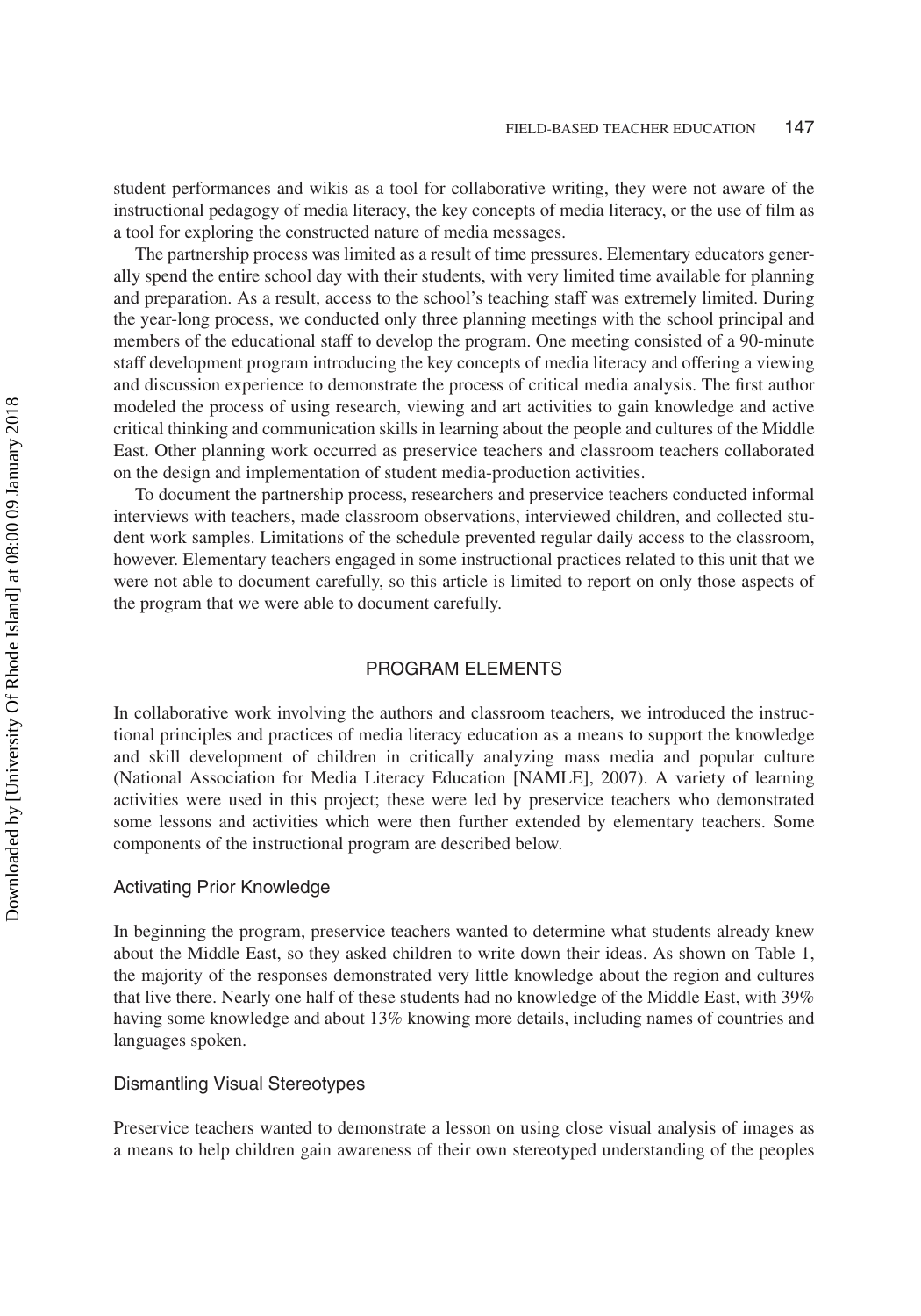| Percent  | Level of Prior Knowledge Writing Samples                                                                                              |
|----------|---------------------------------------------------------------------------------------------------------------------------------------|
| 48%      | No knowledge                                                                                                                          |
|          | I think the Middle East is the middle of Washington, Montana, Portland, and California.                                               |
|          | The only thing I know about the Middle East is that sometimes I go there for wrestling and soccer.                                    |
|          | I think the Middle East is were the Indeins used to live                                                                              |
|          | I think the Middle East to us is New Jersey.                                                                                          |
|          | It's were cowboys live                                                                                                                |
|          | I think the middle East is the middle east of the United States of America why I am thinking it is the Middle                         |
|          | East because my aunt lives in Utah.                                                                                                   |
|          | I think the Middle East is a huge island                                                                                              |
| 39%      | Some knowledge                                                                                                                        |
|          | Warm air comes to the Middle East oil in the water there.                                                                             |
|          | It is very hot and it isn't usually cold.                                                                                             |
|          | I think the Middle East is in Asia and is around rock and indo and is dry, hot, and away from the sea and is<br>southwest from China. |
|          | It is hot and it is kind of like the desert and people live there.                                                                    |
|          | I think it's open land with pyramids and also with maybe towers.                                                                      |
|          | I think the Middle East looks like a hot desert. I think there will be lots of camels and tents or shelter and<br>peramids.           |
| 13%      | More knowledge                                                                                                                        |
|          | In the Middle East here are some of the contries in the Iran, Irack, Isreal, Turkey, Morraco, and Qatar.                              |
|          | The Middle East is in Arab. They speak in Hebru and Islam and they go to tempils.                                                     |
| $N = 23$ |                                                                                                                                       |

TABLE 1 Students' Prior Knowledge About the Middle East

and cultures of the Middle East and as means to introduce media literacy pedagogy. We adapted the curriculum materials still images from "Media Construction of the Middle East" (Project Look Sharp at Ithaca College, 2007). These materials are designed to explore common visual stereotypes about clothing, weather, geographic features, and cultural aspects of daily life. We adapted the materials to be developmentally appropriate for young children, creating a simple worksheet for children to document their reasoning process. With each class, students worked with a partner or in a small group. Each group was given a worksheet with three images. The images were also displayed on an overhead projector. Working with their partner, children grappled with the images, expressing their expectations and persuading their partner of their ideas. Each team was asked to present their reasoning to the whole group. When students did not unanimously agree, they were encouraged to present to the whole group the range of arguments offered by team members. As they worked, students were reminded to ask questions about the image and use specific visual evidence to support their reasoning. For example, children were asked to point to elements in the image that were relevant in making their determination about image's geographic location. For example, one child said, "This image shows mountains with snow. We don't think it snows in the Middle East." Another child said, "This shows women who are wearing long gowns. Women are covered up in the Middle East." Such discourse revealed that students were actively engaged in a process of making meaning of the more familiar and less familiar images.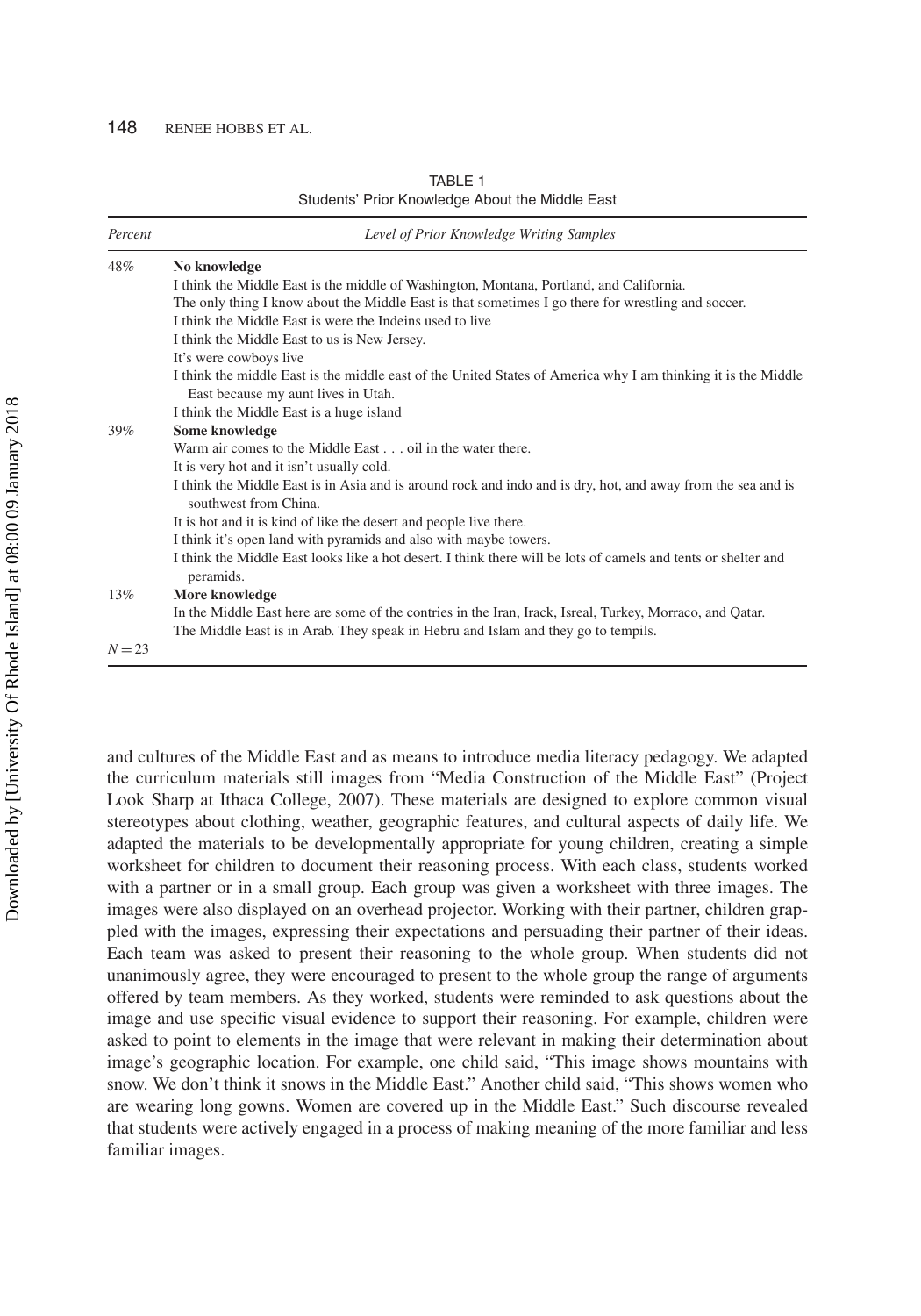TABLE 2 Children's Stereotypical Ideas about the Middle East

After all groups of children presented their findings, the teachers informed students of the correct answers. Children responded with delighted pride when they discovered that some of their knowledge was accurate and offered responses of surprise when some of their inferences were inaccurate. Table 2 illustrates the some of the stereotypical ideas that were activated by this lesson, showing children's limited understanding of certain aspects of the Middle East including geography, weather, gender, culture, and development.

## Researching the Accuracy of Visual Stereotypes

The teacher of a group of gifted Grade 4 students used an activity to support children's use of the Internet as a research tool. Teams of children were asked to select a particular country from the Middle East. Using books, library resources, and online database tools, they checked to see if the stereotypes were accurate or inaccurate for their particular country. For example, a team of children who researched Qatar discovered that there are many skyscrapers and modern architecture in that nation. The group of children who researched Saudi Arabia confirmed that the country is primarily made up of deserts and sand dunes. Each team of children offered their informal presentations to a group of Grade 3 students in an example of near-peer sharing to an authentic audience. We observed this session and saw that Grade 3 students were respectful and responsive listeners. They were proud to describe what they had learned from the near-peer students in an informal writing activity. Some examples of children's talk shows this:

- "I learned that the Middle East isn't poor, that they are a little bit richer."
- "I learned that there is still war going on."
- "In some countries it is against the law for women to shake hands with men."
- "They speak Italian and French and not just Arabic."
- "They wear different clothes."

By encouraging students to seek information independently and present their findings to their peers, children deepened their knowledge of the region and recognized common misconceptions. It was evident that children took a great deal of pride in the new knowledge they had gained and were able to share with peers. This teaching opportunity heightened the children's curiosity and their confidence in research and self-expression.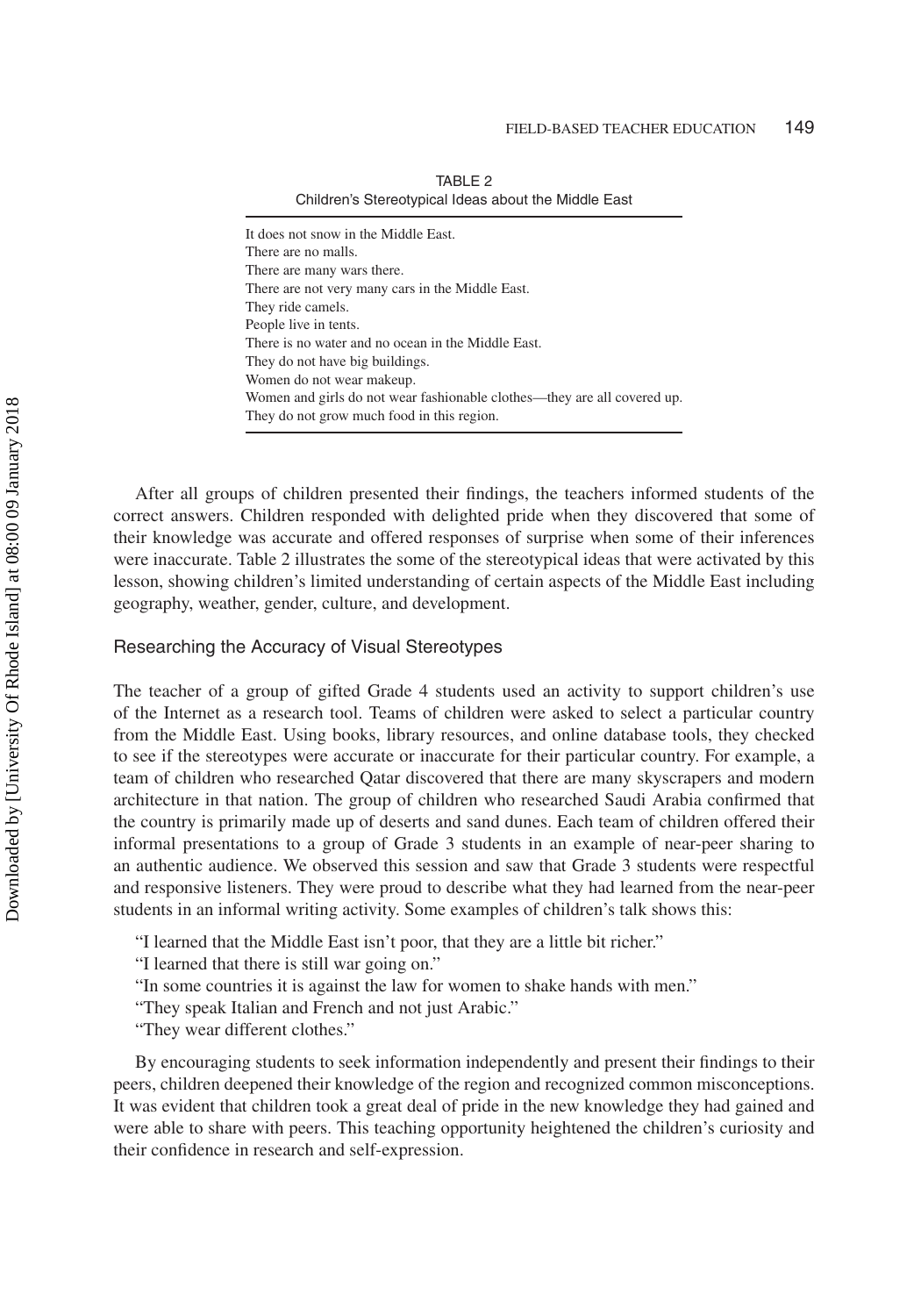Children were also able to identify that popular mass media had contributed to the development of their stereotypes about the Middle East, as shown here in an informal classroom conversation between a preservice teacher and students:

Preservice Teacher: Many of things we thought were true about the Middle East are not true. So, where do these ideas come from?

Student 1: In the beginning we had a talk [with the classroom teacher]. We found that movies have the most [stereotypes] like Iron Man and Indiana Jones, especially at the beginning of *Iron Man*.

Asked to explain stereotypes at the beginning of *Iron Man*:

- Student 2: A really barren dessert, and then when they come to the camp everyone is poor, wearing really ragged clothes *...*
- Student 3: *...* and killing each other.
- Student 4: *...* carrying guns all over the place.

Here is another exchange during that same conversation:

- Student 4: In Iron Man [the main character] was captured by people in Afghanistan. So that would give us a very *...*
- Student 5: Bad impression.
- Student 6: Bad influence.
- Student 3: Yeah, exactly. That would give us a bad impression on Afghanistan because if we're seeing a movie where Afghanistan is terrorists, than we would think that everyone in Afghanistan is a terrorist. Also we were talking and we thought that they would have a lot—just as many stereotypes about us. And I don't think many people we would be very surprised if they were doing the same project about us.

Children had clearly grasped the idea that popular culture and mass media messages can distort our understanding of the people and cultures of the Middle East.

#### Developing Critical Analysis Skills

Children explored how to apply the critical questions of media literacy to various types of familiar and unfamiliar texts, including popular culture and mass media texts. Preservice teachers wanted to model the process of critical media analysis with children in ways that would encourage their teachers to observe the level of abstract thinking that was possible through the use of media literacy questions. Table 3 displays the critical questions used in this curriculum. Interviews revealed

> TABLE 3 Critical Questions of Media Literacy Education

Who is the author and what is the purpose of this message? What values and points of view are shown? What techniques are used to attract your attention? How might different people interpret the message differently? What is left out?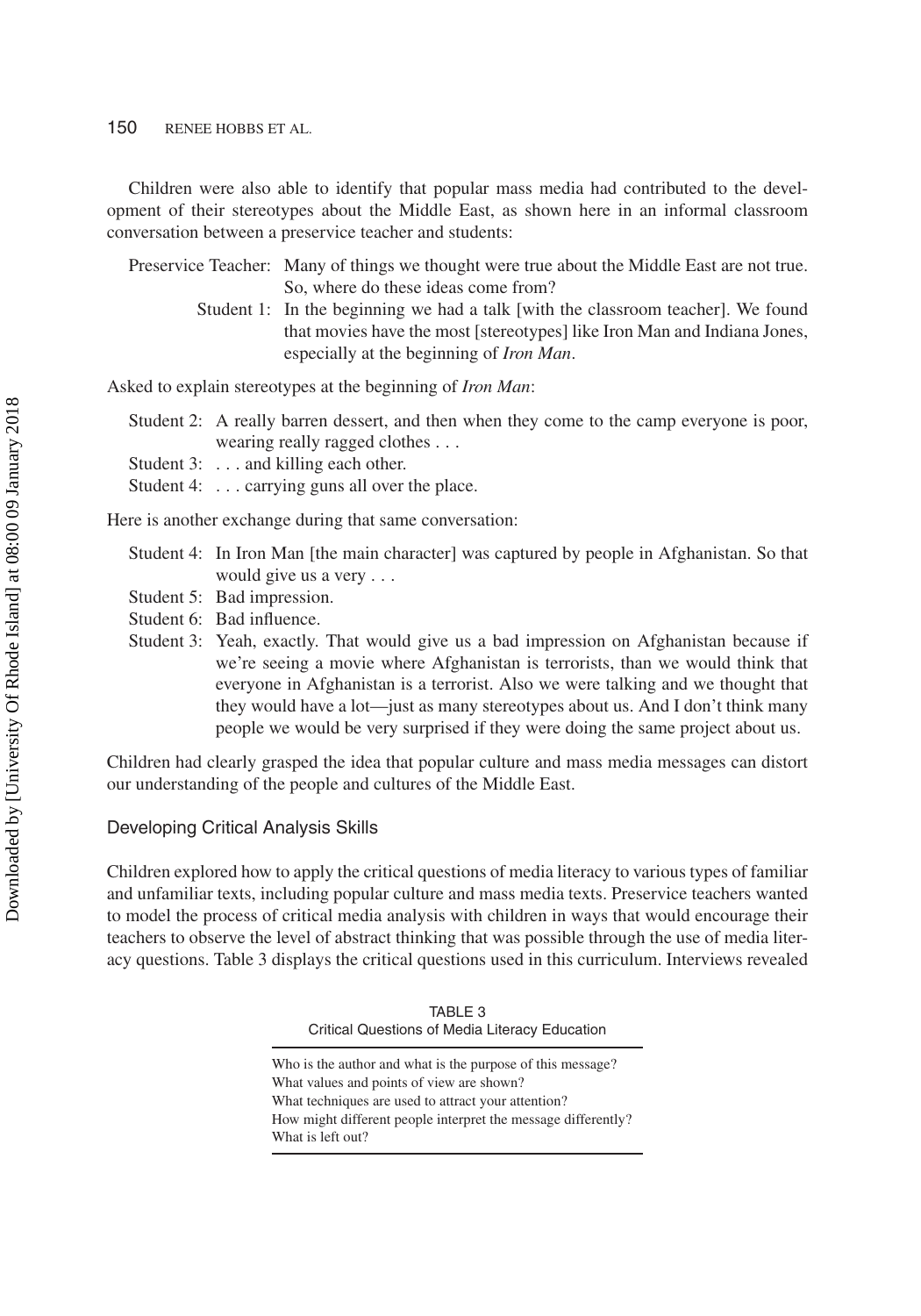that classroom teachers had thought these questions to be too abstract for children. However, children responded quite well to these questions, offering solid reasoning and use of visual evidence to support their ideas.

For example, in the first activity using the critical questions, students in small groups were assigned one of the five media literacy questions to focus on as they watched a McDonald's commercial from Egypt that was selected for classroom use by preservice teachers. The commercial (available on YouTube) presents a situation in which a man wants to demonstrate his love for his girlfriend. With the pop soundtrack, "I Would do Anything for Love" playing in the background, we see him jumping into water to retrieve a lost flower, buying expensive clothing, and pushing the girl's out-of-gas car off the highway. But when the girlfriend attempts to take some of his French fries, he fights for them and they break up. He sits and eats the French fries contentedly in the concluding moments of the ad.

This activity was an effective way to introduce critical questions because it was very brief, quickly engaged students, and had a range of complex layers of meaning for students to tackle. After viewing the commercial twice from beginning to end without pause, children shared their responses to the critical questions. Children were fascinated to see how McDonald's is marketed in Egypt, and they were able to identify the target audience, cultural stereotypes around gender, cultural norms about relationships, and attitudes about fast food. Children recognized how humor can be interpreted differently depending on one's cultural background. In analyzing the ad's stereotypes about gender and relationships, children also challenged each other about what is acceptable, normal, and funny—offering ideas that showed their interest in applying critical analysis skills to their own personal experience as media consumers.

As students gained familiarity with applying the key questions of media literacy to analyze a media text, they were excited to repeat the activity using a 13-minute excerpt from the Disney film *Aladdin*, also selected by preservice teachers for classroom use. After viewing the *Aladdin* clip, children divided into small groups and were assigned a collaborative writing activity. Their assignment: answer one media literacy question based on evidence provided in the film. Because children had already practiced using these questions, this task was somewhat familiar and they were eager to report their findings back to the entire group. After the lesson, one elementary teacher described his surprise at seeing his students engage in this activity, telling a researcher, "I didn't know my students could do this—they are taking apart a movie like they take apart a book."

#### Using Film to Develop Emotional Connectedness to the "Other"

Film has long been recognized as a powerful tool to promote cultural understanding (Bueno, 2009; Nadaner, 1981). We wanted to use film to support children's emotional identification with the people and cultures of the Middle East. Raouf Zaki's (2008) short independent film titled *Santa Claus in Baghdad*, based on a story of the same name by Elsa Marston, tells the story of a family whose lives are disrupted by the U.S. embargo in 1980. In this story, a young boy believes that Santa Claus is coming to Baghdad when his teacher reads a book about the mythical character and his family awaits a visit from Uncle Omar from the United States. Students watched the film and discussed the moral lessons embedded in the film that focus on the values of family love; appreciation of teachers, books, and learning; and the blessings of a generous spirit. Some classroom teachers read aloud with their students the short story that the film is based on to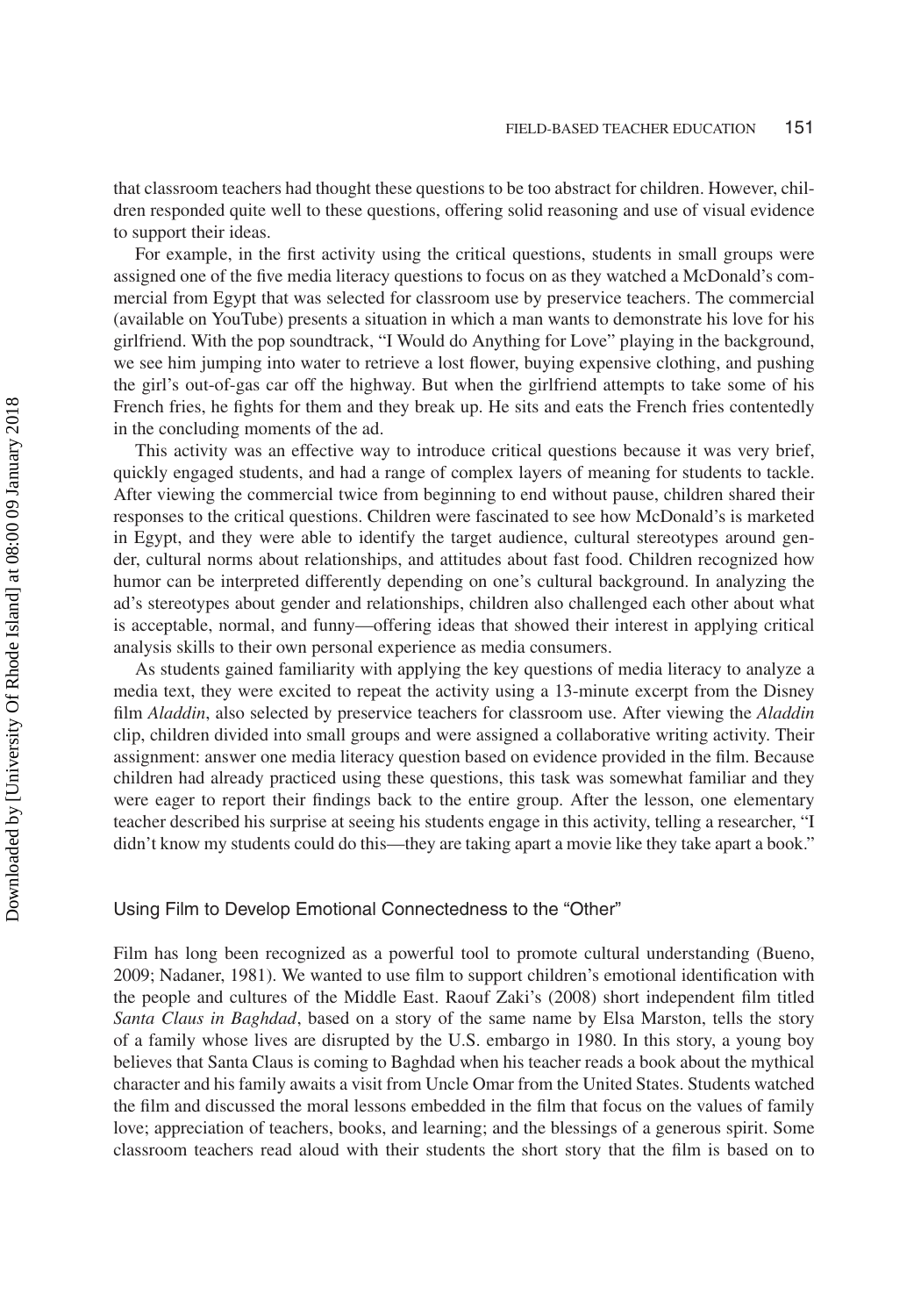explore basic concepts in literary adaptation. Teachers also used the film to stimulate writing activities and art projects related to students' feelings and thoughts about the film.

#### Understanding the Constructed Nature of Film

Preservice teachers encouraged teachers to view the film more than once, to engage in careful examination of the narrative structure, character development, and editing. Critical analysis of film was a new concept to educators in this school. As part of the staff development program for teachers, we modeled a process of analyzing the visual representation of character, using the "Character Wheel" Activity (Hobbs, 1998), inviting learners to examine how the filmmaker constructs characters through strategic use of action, dialogue, appearance, setting, thoughts, and the reactions of others. We encouraged teachers to screen the "making of" video that accompanied the feature film, where they learned about the process of recreating the Baghdad book market, which was filmed in a warehouse in Framingham, Massachusetts.

This portion of the project culminated in a visit from the filmmaker, Raouf Zaki, who participated in question-and-answer session with students. We observed high levels of engagement from students during this activity. Children asked a range of thoughtful questions, offering questions like:

"Why did you make the film?"

"What was it like working with child actors?"

"How long did it take to make the film?"

"How did you decide who would play the different characters?"

Many children excitedly came up to the filmmaker after the session and asked for his autograph. Interview data from teachers revealed that they noticed a connection between the children's ability to recognize stereotypes, their careful viewing of the film, and their new knowledge of Middle Eastern culture.

## Strengthening Civic Dialogue Through Creative Expression

As a final component of the program, children had the opportunity to interact with people from the Middle East through a pen-pal type exchange with students at Kuwaiti University, coordinated by Professor Rawia Al-Humaidan. About 12 university students from a lower-division educational technology class participated in this project. To manage the interaction of the elementary school children with older students, a wiki space was used to make this a small group-sharing experience for students. Each Kuwaiti student was paired with three to five elementary children. This opportunity allowed students from both cultures to use media technology to forge a connection intended to deepen their understanding of each other's culture and thereby challenge misconceptions and stereotypes.

Due to timing, technology, and miscommunication, this component of the project was challenging. When elementary schoolteachers were ready to initiate a cross-cultural interaction, Kuwaiti students were on semester break. The use of online software was a novelty for all participants. We learned that a simple list of steps in the process (of how to contribute to a wiki) was not adequate instruction for either teachers or students. Only after hands-on demonstration were students able to effectively contribute to the Website. Culturally, some Kuwaiti students were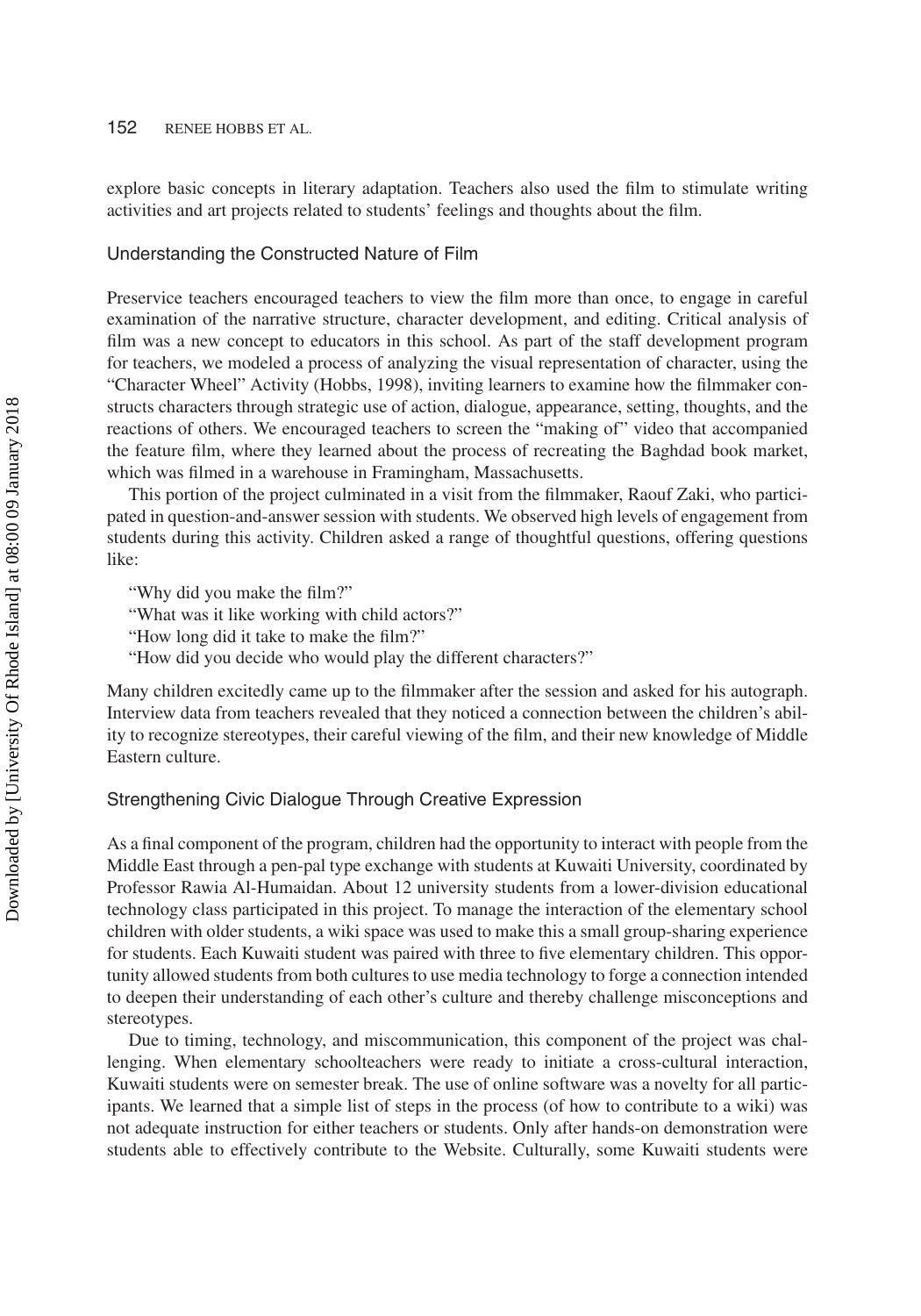hesitant to contribute to the wiki due to feelings of intruding into an unfamiliar space—that of a school-created webpage from a foreign country.

However, once they became familiar with the Website, Kuwaiti students uploaded photos and contributed writing in ways that the elementary children found fascinating. The elementary schoolchildren also contributed with informal videos, made with a simple Flip video camera, that shared their ideas about aspects of daily life at school and at home. Some of these videos included role-playing of a family meal, for example. A review of the wiki shows that there was some meaningful interaction between elementary children and Kuwaiti students. Because Kuwaiti students were writing in their second language (English), the level of communication was perhaps more effective than if the project had worked with younger students, who would likely not have been as skillful in expressing themselves in English.

Interviews with participants indicated that it was an enriching experience. Young Kuwaiti students were well aware of the negative stereotypes of Middle Eastern people that are common in Hollywood films and on the news. They were eager to offer a meaningful counterpoint to these negative stereotypes. Representing themselves as normal teenagers with interests in family, friends, music, and popular culture—something these students already do on their own social networking websites—was now positioned as a kind of social activism, part of a process to help correct cultural misunderstandings. According to Professor Al-Humaidan, for the first time these Kuwaiti students felt like they were making a social impact far away, even while sitting in their classroom. Up until this time, these young Kuwaiti students had not seen themselves as agents for social change.

# **DISCUSSION**

On June 4, 2009, when President Barack Obama offered an address at Cairo University in his first official trip to the Middle East, he acknowledged the great tension between the United States and the Arab world and the need to end the cycle of suspicion and discord. After describing his personal life history in Asia, North America, and Africa, he explained that "partnership between America and Islam must be based on what Islam is, not what it isn't. I consider it part of my responsibility as President of the United States to fight against negative stereotypes of Islam wherever they appear" (Obama, 2009).

In *The Public and Its Problems,* written in 1927, John Dewey explained that through education, the average citizen can learn to become civically competent and engage in the process of addressing the challenges present in our neighborhoods, our cities, our country, and the world. The ability to participate as listener and speaker in public debate, literally and figuratively, is an essential component of citizenship. In this project, a university–school partnership was used to support the development of fundamental citizenship skills by enhancing the knowledge and competencies of preservice and elementary educators and their students. We wanted to support children's critical thinking and communication skills while deepening their understanding of the peoples and cultures of the Middle East. By disrupting stereotypes, children were encouraged to recognize and resist the common stereotypes of the peoples and cultures of the Middle East. Children's learning was activated through the power of narrative, using fictional film to stimulate children's emotional engagement, imagination and curiosity. The techniques of close analysis,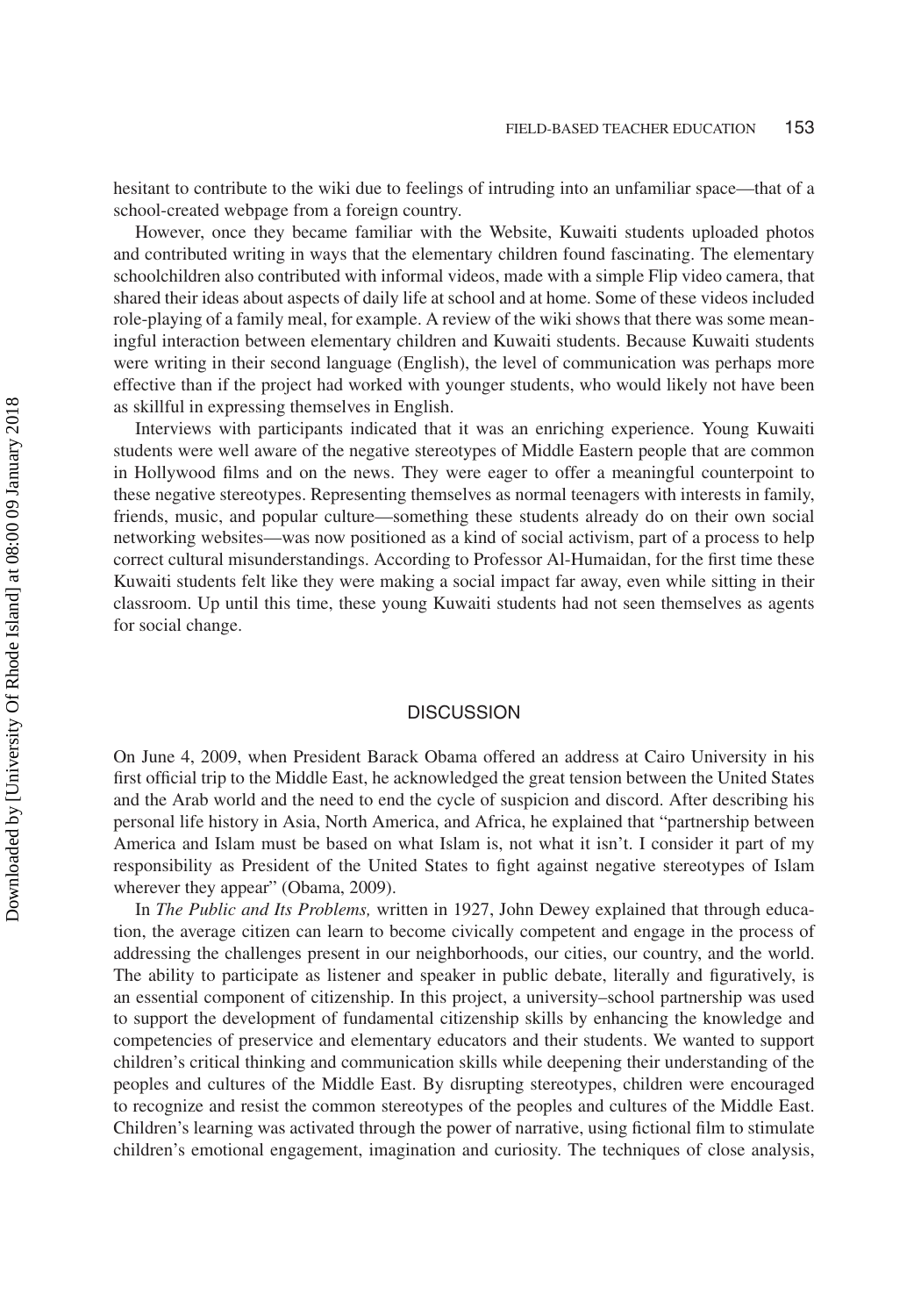combined with a filmmaker visit, supported the process of children's understanding of the constructed nature of film, as children were able to "go behind the scenes." We capitalized on the educational benefits of using online social media to promote feelings of empowerment by connecting U.S. children with participants from a Kuwait university. Evidence from student work samples and teacher interviews show that the program was effective in meeting its goals.

However, four important challenges and limitations were discovered in the process of this field experience, including teacher resistance to the use of current events news about the Middle East, maintaining a focus on student-centered technology use, ambivalence about the use of mass media and popular culture in the elementary classroom, and an appreciation for the emotional and moral potency of narrative film.

First, it was noteworthy that we found some initial discomfort on the part of classroom teachers who were not used to classroom talk that activated children's exposure to mass media and popular culture and featured topics related to war, terrorism, and violence. Some classroom teachers were clearly not comfortable when their students used examples from contemporary film and television, especially if they lacked knowledge about the specific references that children were making. It's possible that teachers' sensitivity to "appropriate content" reflects their naturally protective attitudes toward young children. For example, although most children were eager to discuss the film *Iron Man* and it was discussed informally during the program with preservice teachers in the classroom, the film's PG-13 rating meant that the even the film trailer could not be screened as a means to stimulate discussion of Middle East stereotypes. On no occasion did classroom teachers make active use of popular culture and mass media texts without direct support from preservice teachers—instead, they used more traditional texts, including children's literature, informational Websites, and other school-appropriate materials.

Second, because classroom teachers themselves tended to focus on technology use for technology's sake, they sometimes devalued the role of student engagement in discussion and media production activities. Due to time constraints, some media production activities that should have been student centered sometimes became teacher centered. In one case, a teacher prepared PowerPoint slides for students' oral presentations, including the making the selection of photographs to accompany their ideas. For this classroom teacher, this form of support was seen as natural; by contrast, preservice teachers believed that the project would be more educationally meaningful if children had been permitted to make the image selections themselves.

In addition, it may be important to raise teachers' expectations about what kinds of film and media texts children may be able to use and understand. Media texts enable children to access "concepts they may not be able to access through written texts" (Bazalgette, 2010, p. 21). In this case study, classroom teachers' use of film tended to focus on its value in moral education; at the same time, preservice teachers were concerned that a focus on the moral of the story of the film might be essentially reproducing a form of reverse propaganda and indoctrination through capitalizing on the film's emotional appeal. We observed that, because of their limited exposure to media literacy education, some classroom teachers did not engage in close analysis of *Santa Claus in Baghdad* (Zaki, 2008) as fully as preservice teachers had expected, preferring to focus on the film's characters, setting, plot, and theme. Preservice teachers had hoped that classroom teachers would more deeply explore issues related to media literacy concepts including authorship, purpose, point of view, audience, message, meanings, representation, and reality.

Finally, the importance of film as a tool for moral education in the elementary grades should not be discounted. Given the strong focus of the film on family values, love of books and learning,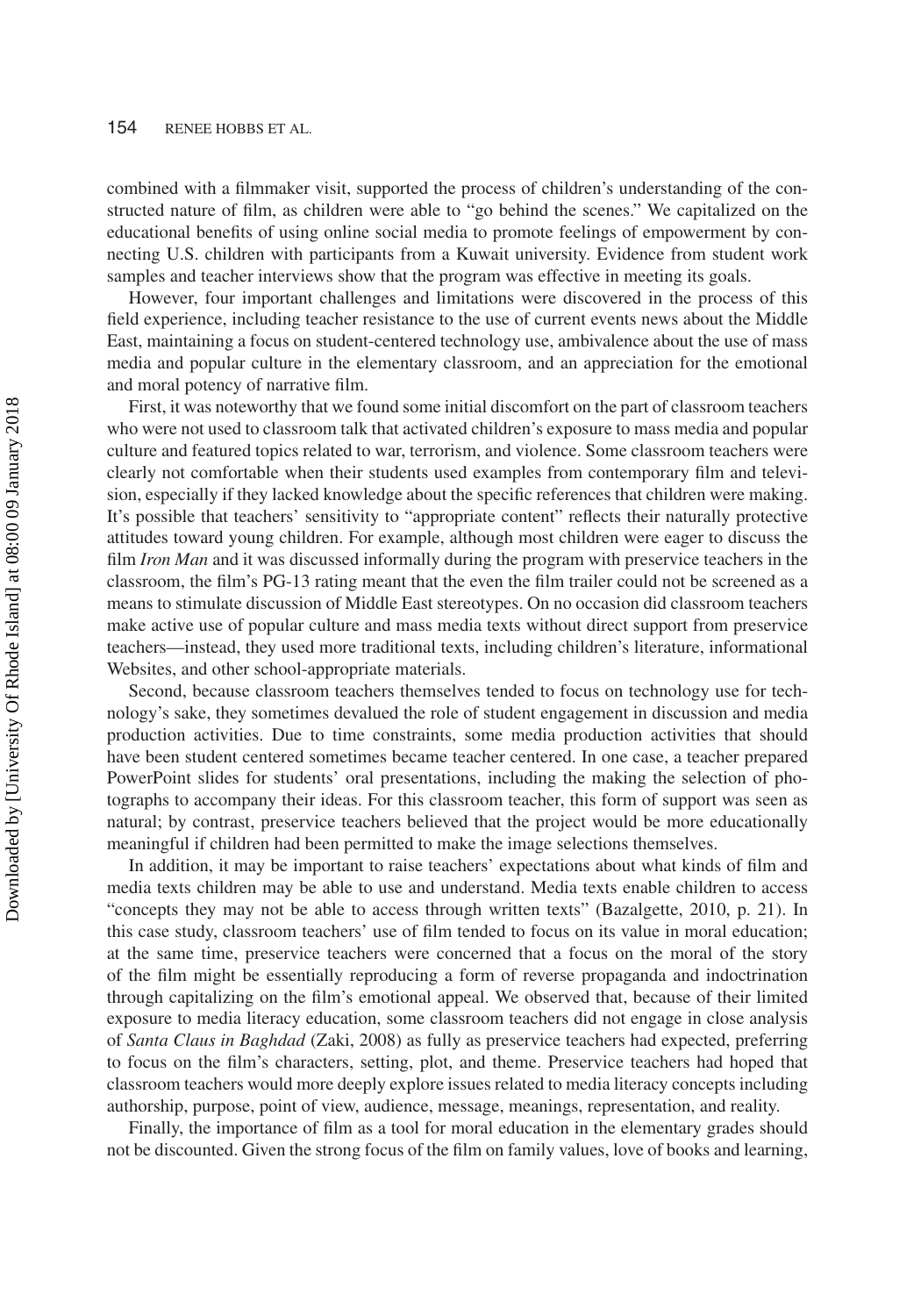and the unexpected joys associated with generous giving, the film deepened children's emotional engagement with the people of the Middle East. Educators need to be careful in ensuring that, with all their focus on critical analysis skills and appreciation of the constructed nature of film, they do not lose touch with the strong emotional learning that comes from film's inherent potential to reach learners' hearts and minds.

Some parents, teachers, and scholars believe that media literacy competencies in young children develop with or without instruction (Buckingham, 2003). Perhaps because early childhood educators have complex and sometimes ambivalent views about the role of media and new technologies, there are few case studies of media literacy education in the context of K–6 education. Given the general lack of professional development materials or curriculum resources available to teachers, this is to be expected. Case studies of effective use of mass media, popular culture, media, and digital technologies in the context of K–6 education can help develop this field. Active reasoning about mass media and popular culture may support children's learning about the diverse peoples and cultures of the world, enhancing the potential of media literacy education to promote global understanding.

#### **REFERENCES**

- Akram, S. M. (2002). The aftermath of September 11, 2001: The targeting of Arabs and Muslims in America. *Arab Studies Quarterly*, *24*(2–3), 61–119.
- Almaeena, K. (2007, Summer). Finding ways to bridge the abyss of misunderstanding. *Nieman Reports*, *61*(2), 40–41.
- Alred, G., Byram, M., & Fleming, M. P. (2002). *Intercultural experience and education*. Clevedon, UK: Multilingual Matters.
- Barlow, E., & Council, M. E. O. (1994). *Evaluation of secondary-level textbooks for coverage of the Middle East and North Africa*. New York, NY: Center for Middle Eastern and North African Studies and the Middle East Studies Association.

Bazalgette, C. (2010). *Teaching media literacy in primary schools*. London, UK: Sage.

- Borg, J., & Lauri, M. A. (2009). Empowering children in a changing media environment: Media education in the Maltese educational system. In M. Leaning (Ed.), *Issues in information and media literacy: Criticism, history and policy* (pp. 109–128). Santa Rosa, CA: Informing Science Press.
- Buckingham, D. (2003). *Media education: Literacy, learning and contemporary culture*. Cambridge, UK: Polity Press.
- Bueno, K. (2009). Got film? Is it a readily accessible window to the target language and culture for your students? *Foreign Language Annals*, *42*(2), 318–339.
- Cortes, C. (2005). How the media teach. In G. Schwarz & P. Brown (Eds.) *Media literacy: Transforming curriculum and teaching. The 104th yearbook of the National Society for the Study of Education* (Part I, pp. 55–73). Malden, MA: Blackwell.
- Davou, B., & Nika, V. (2006). Diseno de un programa de educacion en medios en la escuala primaria griega [Implementation of a media literacy training program for Greek elementary school teachers]. *Communicar*, *28*, 75–82. Dewey, J. (1927*/*1954). *The public and its problems*. Chicago, IL: Swallow Press.

Dyson, E. (1997). *Release 2.0: A design for living in the digital age*. London, UK: Viking.

- Frau-Meigs, D. (Ed.). (2006). *Media education: A kit for teachers, students, parents and professionals*. Paris, France: **UNESCO.**
- Hobbs, R. (1998). *Assignment: Media literacy*. Bethesda, MD: Maryland State Department of Education and the Discovery Channel.

Hobbs, R. (2007). *Reading the media: Media literacy in high school English*. New York, NY: Teachers College Press.

Hobbs, R. (2010). *Digital and media literacy: A plan of action*. Washington, DC: Aspen Institute and Knight Foundation.

Maeroff, G. I., Callan, P. M., & Usdan, M. D. (Eds.). (2001). *The learning connection: New partnerships between schools and colleges*. New York, NY: Teachers College Press.